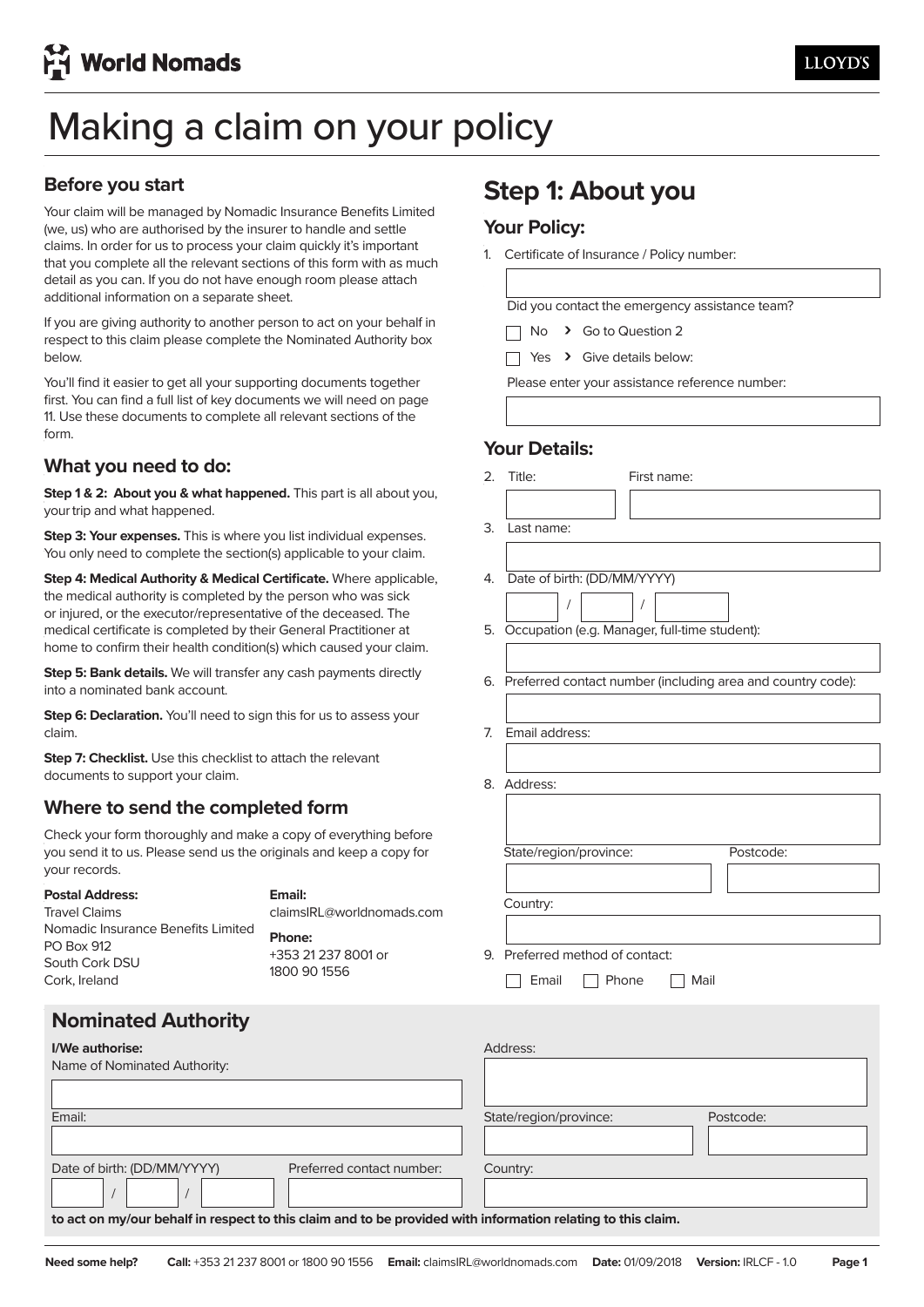# **Step 2: Tell us what happened**

Please provide an exact description of the events that caused you to make this claim.

### **What happened?**

Example: I broke my leg/My bag was stolen/My father was admitted to hospital.

### **How did it happen?**

Please give a detailed description of how the incident happened and what you did.

### **When?**

Date and time you were first aware of the loss, incident or need to change or cancel your trip:

| (DD/MM/YYYY) | (HH:MM) | (AM/PM) |
|--------------|---------|---------|
|              | ٠       |         |

### **Information about your trip**

| 1. | When did you first book your trip?<br>(DD/MM/YYYY)        |
|----|-----------------------------------------------------------|
| 2. | When was the first payment for your trip?<br>(DD/MM/YYYY) |
| З. | When was the last payment for your trip?<br>(DD/MM/YYYY)  |
| 4. | Were you travelling for:<br>Holiday<br>Work<br>Study      |

### **Where?**

Town and Country (e.g. Paris/France):

Location (e.g. Hotel Reception):

5. If you purchased any of your travel arrangements on your credit card please give details:

| Card Type:                       |          |       |
|----------------------------------|----------|-------|
| Visa<br>Mastercard               | Amex     | Other |
| Card Level:                      |          |       |
| $\vert$ $\vert$ Gold<br>Standard | Platinum | Other |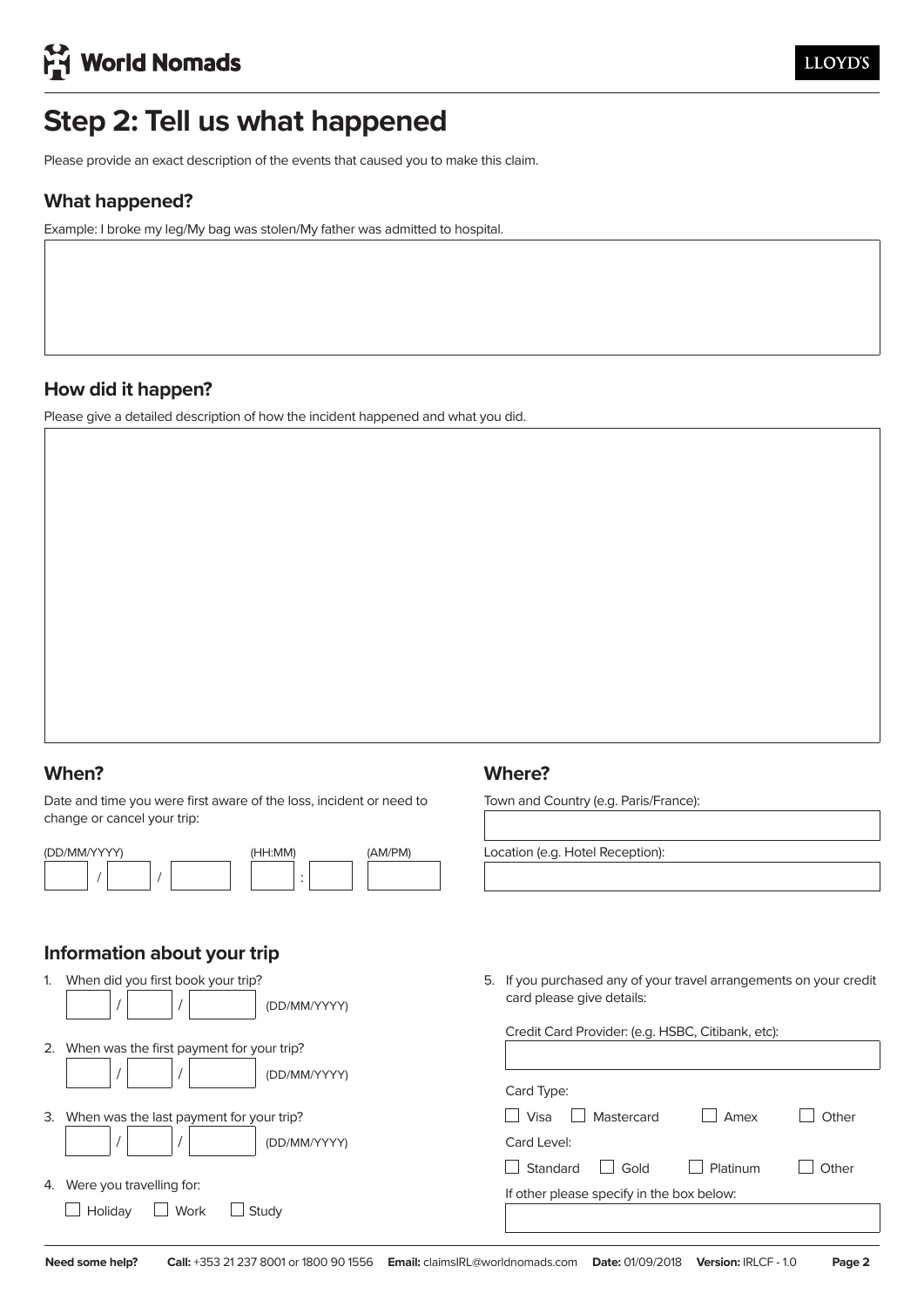# **Step 3: Your Expenses**

The next part of this form is divided into specific sections depending on the type of claim. Please complete only the section(s) applicable to your claim. Specific documents will also be required to support your claim; the Checklist on page 11 will help guide you.

## **3a - Cancellation or Trip Interruption**

- 1. Was the cancellation/change due to illness, injury or death?
	- Yes **›** Go to Question 2

**Please note:** For cancellation caused by death, injury or Please note: For cancellation caused by death, injury or illness, the Medical Authority & Medical Certificate must also be completed.

2. If cancellation/change was caused by a person please provide  $the$ 

| the following:       |                              |
|----------------------|------------------------------|
| Name of person:      | Was the trip rebooked?<br>5. |
|                      | > Go to Question 6<br>No.    |
| Their date of birth: | Yes > Please provide da      |
| (DD/MM/YYYY)         |                              |
| Relationship to you: |                              |
|                      |                              |

3. Name of all people whose arrangements have been cancelled/affected: interrupted:

3. Name of all people whose arrangements have been cancelled/

4. Date travel supplier notified:

 $\frac{1}{\sqrt{2}}$ / / (DD/MM/YYYY)

- / / (DD/MM/YYYY) rip rebooked?
- No > Go to Question 6
- □<br>□ Yes **›** Please provide date:

/ / (DD/MM/YYYY)

6. Please list all cancellation costs claimed (please list trip interruption or curtailment costs under 3b):

| Date       | Description       | Supplier | Amount Paid | Refund Received | <b>Amount Claimed</b> | Currency |
|------------|-------------------|----------|-------------|-----------------|-----------------------|----------|
| DD/MM/YYYY | Flight to Bangkok | Expedia  | €750.00     | €150.00         | €600.00               | Euro     |
|            |                   |          |             |                 |                       |          |
|            |                   |          |             |                 |                       |          |
|            |                   |          |             |                 |                       |          |
|            |                   |          |             |                 |                       |          |
|            |                   |          |             |                 |                       |          |
|            |                   |          |             |                 |                       |          |
|            |                   |          |             |                 |                       |          |

7. Total cancellation fee if trip was cancelled outright:

|  |  |  | Currency: |
|--|--|--|-----------|
|  |  |  |           |
|  |  |  |           |

8. Total additional amount paid if your trip was postponed, . interrupted or changed (please list in 3b): Currency:

|  | Currency. |
|--|-----------|
|  |           |
|  |           |
|  |           |

### **Loss of Reward Points**

9. Total amount of points used to purchase air ticket:

10. Did you pay any additional amount?

| Yes | <b>No</b> |  |
|-----|-----------|--|
|     |           |  |

| If yes, how much?                    | Currency: |
|--------------------------------------|-----------|
| ٠                                    |           |
| 11. Total amount of points refunded: |           |
|                                      |           |
| 12. Total amount of points lost:     |           |
|                                      |           |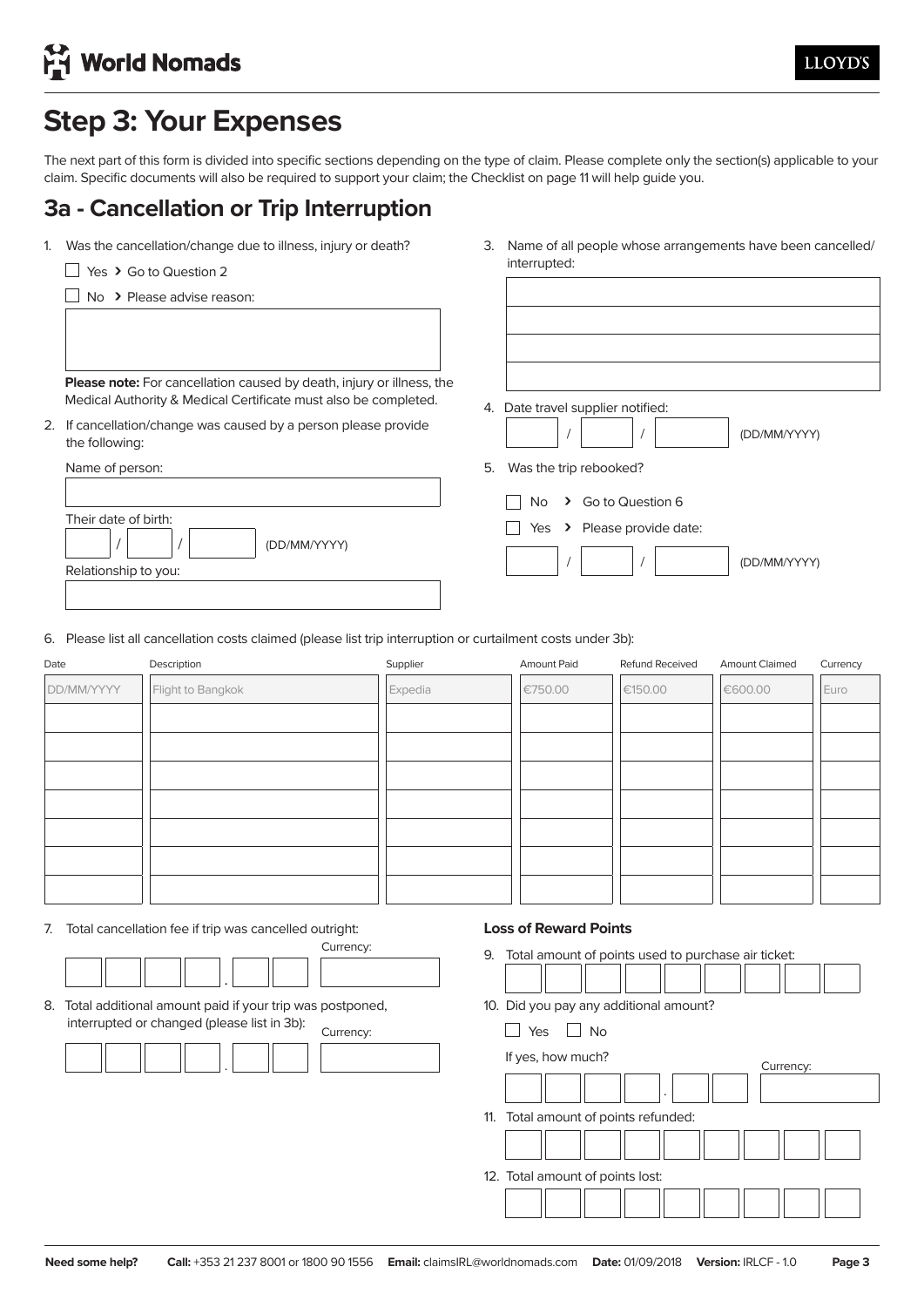# **3b - Trip Interruption or Curtailment Expenses Claim**

1. List all items you wish to claim for:

| Details of Expense                    | Date of Expense | <b>Amount Claimed</b> | Currency   |   |                      |  |     |
|---------------------------------------|-----------------|-----------------------|------------|---|----------------------|--|-----|
| Extra nights accommodation in Bangkok | DD/MM/YYYY      | $\circ$               | $\sqrt{4}$ | 5 | $\cdot$ 0            |  | THB |
|                                       |                 |                       |            |   | $\bullet$            |  |     |
|                                       |                 |                       |            |   | $\bullet$            |  |     |
|                                       |                 |                       |            |   | $\ddot{\phantom{0}}$ |  |     |
|                                       |                 |                       |            |   | $\ddot{\phantom{0}}$ |  |     |
|                                       |                 |                       |            |   | $\bullet$            |  |     |
|                                       |                 |                       |            |   | $\bullet$            |  |     |
|                                       |                 |                       |            |   | $\bullet$            |  |     |
|                                       |                 |                       |            |   | $\bullet$            |  |     |
|                                       |                 |                       |            |   | $\bullet$            |  |     |
|                                       |                 |                       |            |   | $\ddot{\phantom{0}}$ |  |     |
|                                       |                 |                       |            |   |                      |  |     |

# **3c - Delayed Luggage Claim**

| $\mathbf{1}$ | Your arrival date and time at destination:                     |                      |                 | 3. Have you made a claim against your carrier?   |        |                 |  |  |
|--------------|----------------------------------------------------------------|----------------------|-----------------|--------------------------------------------------|--------|-----------------|--|--|
|              | (DD/MM/YYYY)<br>(HH:MM)                                        | (AM/PM)              |                 | No > Go to Question 4                            |        |                 |  |  |
|              |                                                                | $\ddot{\cdot}$       |                 | Yes > What compensation did the carrier pay you? |        |                 |  |  |
| 2.           | Date and time your luggage arrived:<br>(DD/MM/YYYY)<br>(HH:MM) | (AM/PM)              | Amount:         |                                                  |        | Currency:       |  |  |
|              |                                                                | $\bullet$<br>$\cdot$ |                 |                                                  |        |                 |  |  |
|              | 4. Please provide a list of the essential items purchased:     |                      |                 |                                                  |        |                 |  |  |
|              | Name of item purchased                                         | Place of Purchase    | Date of Expense | Original Purchase Price                          |        | Currency        |  |  |
|              | Disposable Razors                                              | Seven Eleven         | DD/MM/YYYY      | 2                                                | 9<br>8 | <b>USD</b><br>5 |  |  |
|              |                                                                |                      |                 |                                                  |        |                 |  |  |
|              |                                                                |                      |                 |                                                  |        |                 |  |  |
|              |                                                                |                      |                 |                                                  |        |                 |  |  |
|              |                                                                |                      |                 |                                                  |        |                 |  |  |
|              |                                                                |                      |                 |                                                  |        |                 |  |  |
|              |                                                                |                      |                 |                                                  |        |                 |  |  |
|              |                                                                |                      |                 |                                                  |        |                 |  |  |
|              |                                                                |                      |                 |                                                  |        |                 |  |  |
|              |                                                                |                      |                 |                                                  |        |                 |  |  |
|              |                                                                |                      |                 |                                                  |        |                 |  |  |
|              |                                                                |                      |                 |                                                  |        |                 |  |  |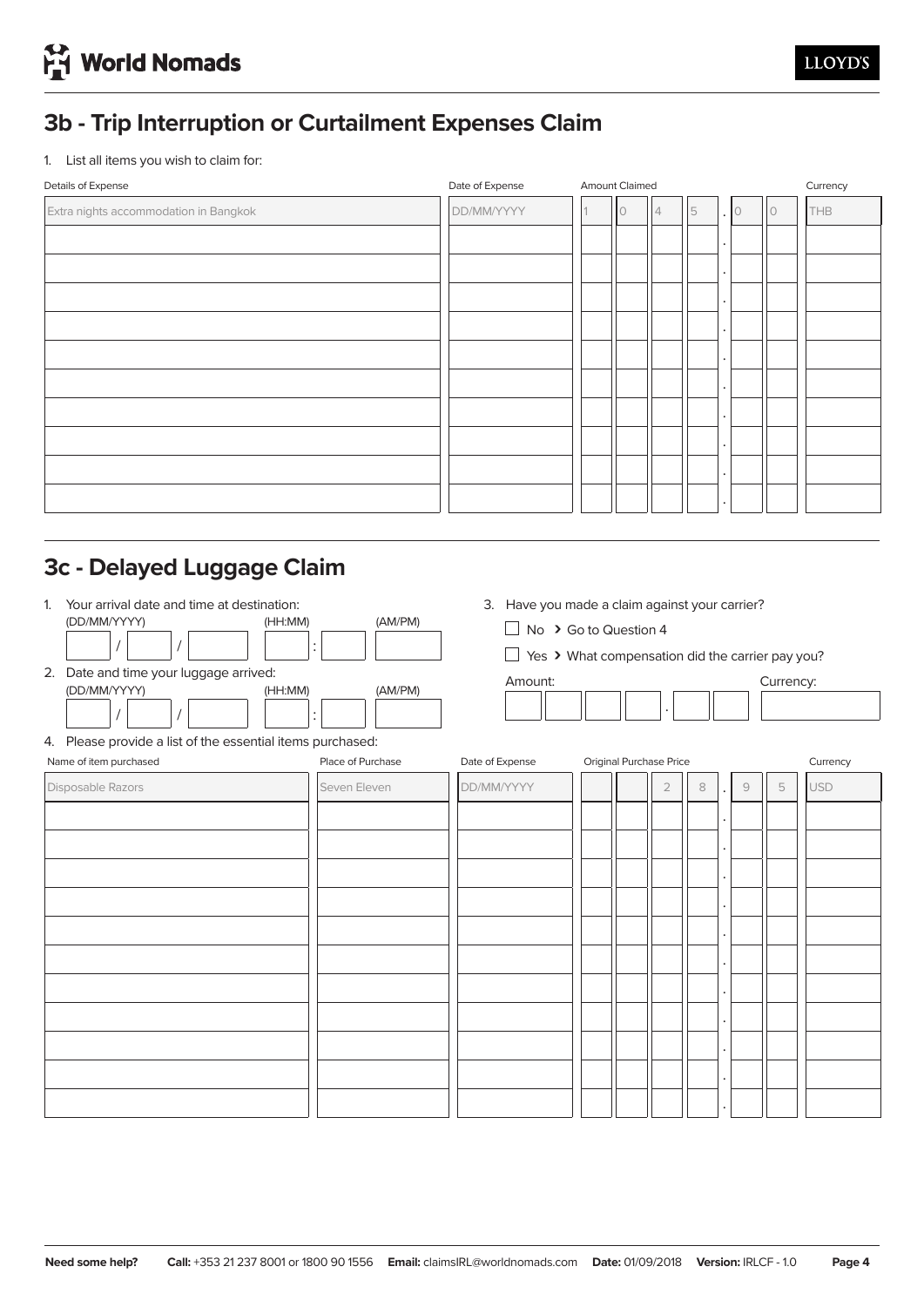# **3d - Baggage & Personal Items Claim**

Your luggage includes your clothing and other personal belongings worn or carried about by you for your individual use during your trip. It also includes passports, visas, and other travel documents.

Please note: If your luggage is delayed, lost or damaged while in the care of the carrier or other provider, they may have a responsibility to compensate you. It is therefore essential that you first claim compensation from the carrier and provide us with written confirmation of their response to your claim, as well as their contact details.

|    | 1. Are you claiming for:                                                                                                                            |                  | not met:                                                                                              |                       |   |                |               |                |           | 9. If not reported, please explain why this policy requirement was |
|----|-----------------------------------------------------------------------------------------------------------------------------------------------------|------------------|-------------------------------------------------------------------------------------------------------|-----------------------|---|----------------|---------------|----------------|-----------|--------------------------------------------------------------------|
|    | Theft<br>Damage<br>Lost baggage<br>$\blacksquare$                                                                                                   |                  |                                                                                                       |                       |   |                |               |                |           |                                                                    |
|    | 2. Date and time Theft/Damage/Loss was discovered:<br>(DD/MM/YYYY)<br>(AM/PM)<br>(HH:MM)<br>$\ddot{\cdot}$<br>3. Who was it reported to?            |                  | 10. Can this be claimed against another policy (e.g. household,<br>travel)?<br>No > Go to Question 11 |                       |   |                |               |                |           |                                                                    |
|    | Police<br><b>Tour Guide</b><br>Airline/Carrier<br>Hotel/Hostel Management<br><b>Other Relevant Authority</b><br>If other please give details below: |                  | Yes > Give details below:<br>Name of insurer:<br>Name of policyholder:                                |                       |   |                |               | Policy number: |           |                                                                    |
|    |                                                                                                                                                     |                  |                                                                                                       |                       |   |                |               |                |           |                                                                    |
|    | 4. Name of police officer or relevant authority:                                                                                                    |                  | Amount paid by insurer:                                                                               |                       |   |                |               |                | Currency: |                                                                    |
| 5. | Job title/position:                                                                                                                                 |                  | 11. For claims for prescription glasses or hearing aids, can you                                      |                       |   |                |               |                |           |                                                                    |
|    | 6. Location:                                                                                                                                        |                  | claim these from your private medical insurance?<br>No.                                               | > Go to Question 12   |   |                |               |                |           |                                                                    |
|    |                                                                                                                                                     |                  | Yes > Give details below:                                                                             |                       |   |                |               |                |           |                                                                    |
| 7. | Report number:                                                                                                                                      |                  | Name of private medical insurer:                                                                      |                       |   |                |               |                |           |                                                                    |
|    | 8. Date and time reported:<br>(DD/MM/YYYY)<br>(AM/PM)<br>(HH:MM)                                                                                    |                  | Member number:                                                                                        |                       |   |                |               |                |           |                                                                    |
|    |                                                                                                                                                     |                  | Amount paid by insurer:                                                                               |                       |   |                |               |                | Currency: |                                                                    |
|    |                                                                                                                                                     |                  |                                                                                                       |                       |   |                |               |                |           |                                                                    |
|    | 12. List all items you wish to claim for:<br>Details of Expense<br>Place of Purchase                                                                | Date of Purchase |                                                                                                       | <b>Purchase Price</b> |   |                |               |                |           | Currency                                                           |
|    | Cannon X1 Digital Camera<br><b>DigiCameras</b>                                                                                                      | DD/MM/YYYY       |                                                                                                       |                       | 5 | $\overline{4}$ | $\mathcal{G}$ | $\mathcal{G}$  | 5         | Euro                                                               |
|    |                                                                                                                                                     |                  |                                                                                                       |                       |   |                |               |                |           |                                                                    |
|    |                                                                                                                                                     |                  |                                                                                                       |                       |   |                |               |                |           |                                                                    |
|    |                                                                                                                                                     |                  |                                                                                                       |                       |   |                |               |                |           |                                                                    |
|    |                                                                                                                                                     |                  |                                                                                                       |                       |   |                |               |                |           |                                                                    |
|    |                                                                                                                                                     |                  |                                                                                                       |                       |   |                |               |                |           |                                                                    |
|    |                                                                                                                                                     |                  |                                                                                                       |                       |   |                |               |                |           |                                                                    |
|    |                                                                                                                                                     |                  |                                                                                                       |                       |   |                |               |                |           |                                                                    |
|    |                                                                                                                                                     |                  |                                                                                                       |                       |   |                |               |                |           |                                                                    |
|    |                                                                                                                                                     |                  |                                                                                                       |                       |   |                |               |                |           |                                                                    |

. .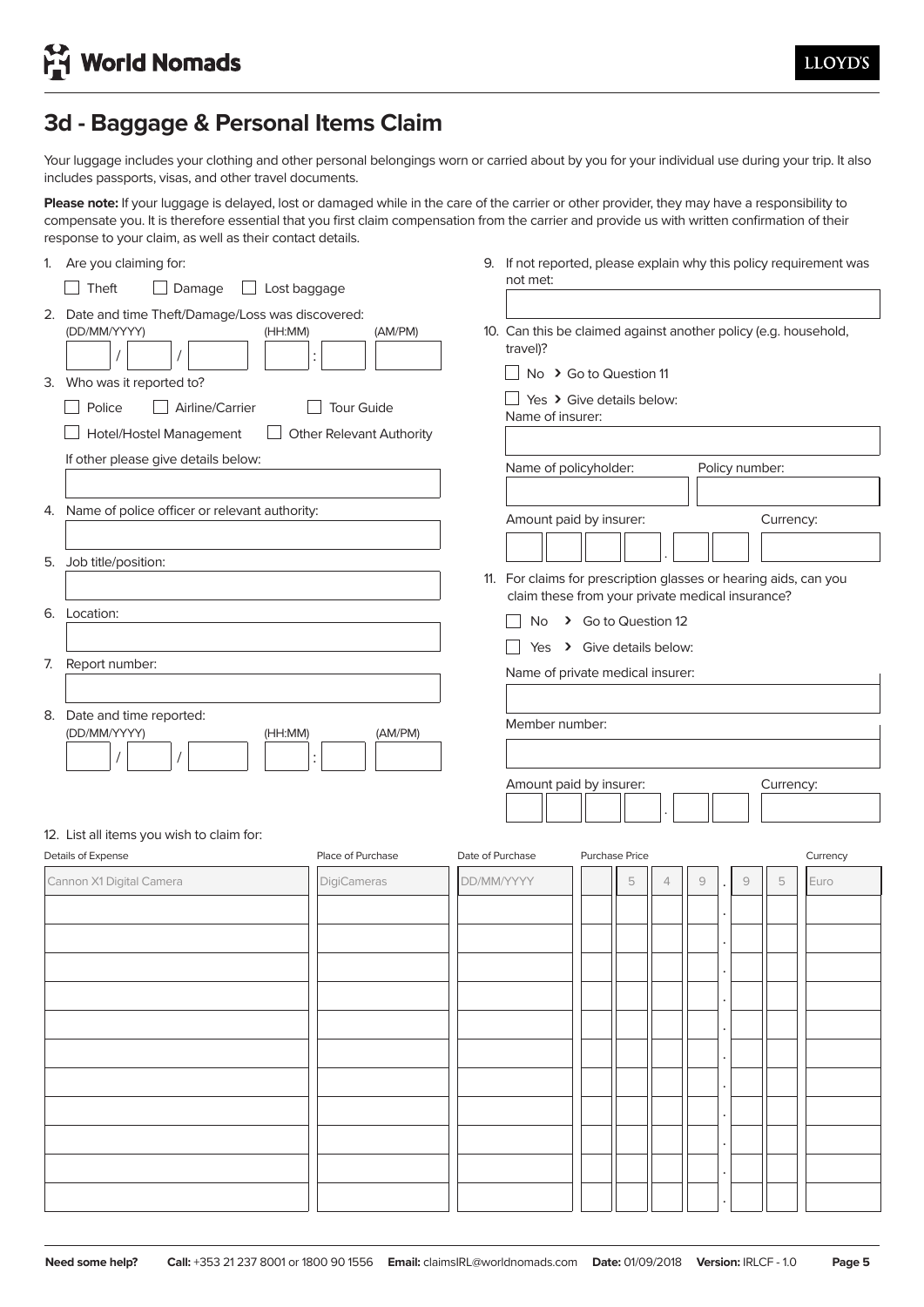# **3e - Replacement of Travel Documents**

1. List all items you wish to claim for:

| Date Replaced |  | Currency |                  |         |  |            |
|---------------|--|----------|------------------|---------|--|------------|
| DD/MM/YYYY    |  | 5        | 5                | $\cdot$ |  | <b>GBP</b> |
|               |  |          |                  |         |  |            |
|               |  |          |                  |         |  |            |
|               |  |          |                  |         |  |            |
|               |  |          |                  |         |  |            |
|               |  |          | Replacement Cost |         |  |            |

# **3f - Rental Vehicle Insurance Excess Claim (Explorer Plan)**

1. Type of Vehicle:

|    | <b>IVOU VERTION.</b>                   |    |                                                |           |
|----|----------------------------------------|----|------------------------------------------------|-----------|
|    | Car<br>Other<br>Campervan              | 5. | Rental vehicle insurance excess:               | Currency: |
|    | 2. Name of vehicle hire company:       |    | $\cdot$<br>6. Actual repair costs:             | Currency: |
|    | 3. Name of person driving the vehicle: | 7. | $\cdot$<br>Amount you are claiming:            | Currency: |
| 4. | Their date of birth:<br>(DD/MM/YYYY)   |    | 8. Charge to return vehicle if unfit to drive: | Currency: |

# **3g - Resumption of Trip Claim**

#### 1. List of arrangements cancelled in order to return home:

| Date of Expenses from<br>Date of Expenses to<br><b>Cancellation Fees</b> |            |  | Currency |                |           |   |   |            |
|--------------------------------------------------------------------------|------------|--|----------|----------------|-----------|---|---|------------|
| DD/MM/YYYY                                                               | DD/MM/YYYY |  | 4        | $\overline{9}$ | $\sim$    | 9 | 5 | <b>EUR</b> |
|                                                                          |            |  |          |                |           |   |   |            |
|                                                                          |            |  |          |                | $\bullet$ |   |   |            |
|                                                                          |            |  |          |                |           |   |   |            |
|                                                                          |            |  |          |                |           |   |   |            |
|                                                                          |            |  |          |                |           |   |   |            |
|                                                                          |            |  |          |                |           |   |   |            |
|                                                                          |            |  | Amount   |                |           |   |   |            |

2. List of arrangements booked to resume your trip:

| <b>Additional Expenses</b>           | Date of Expenses from | Date of Expenses to | Amount | Currency       |                |   |                      |                |   |     |
|--------------------------------------|-----------------------|---------------------|--------|----------------|----------------|---|----------------------|----------------|---|-----|
| <b>Emirates Economy Class Ticket</b> | DD/MM/YYYY            | DD/MM/YYYY          |        | $\bigcap$<br>∠ | $\overline{4}$ | 9 | $\ddot{\phantom{1}}$ | $\overline{4}$ | 5 | GBP |
|                                      |                       |                     |        |                |                |   |                      |                |   |     |
|                                      |                       |                     |        |                |                |   |                      |                |   |     |
|                                      |                       |                     |        |                |                |   |                      |                |   |     |
|                                      |                       |                     |        |                |                |   |                      |                |   |     |
|                                      |                       |                     |        |                |                |   |                      |                |   |     |
|                                      |                       |                     |        |                |                |   |                      |                |   |     |
|                                      |                       |                     |        |                |                |   |                      |                |   |     |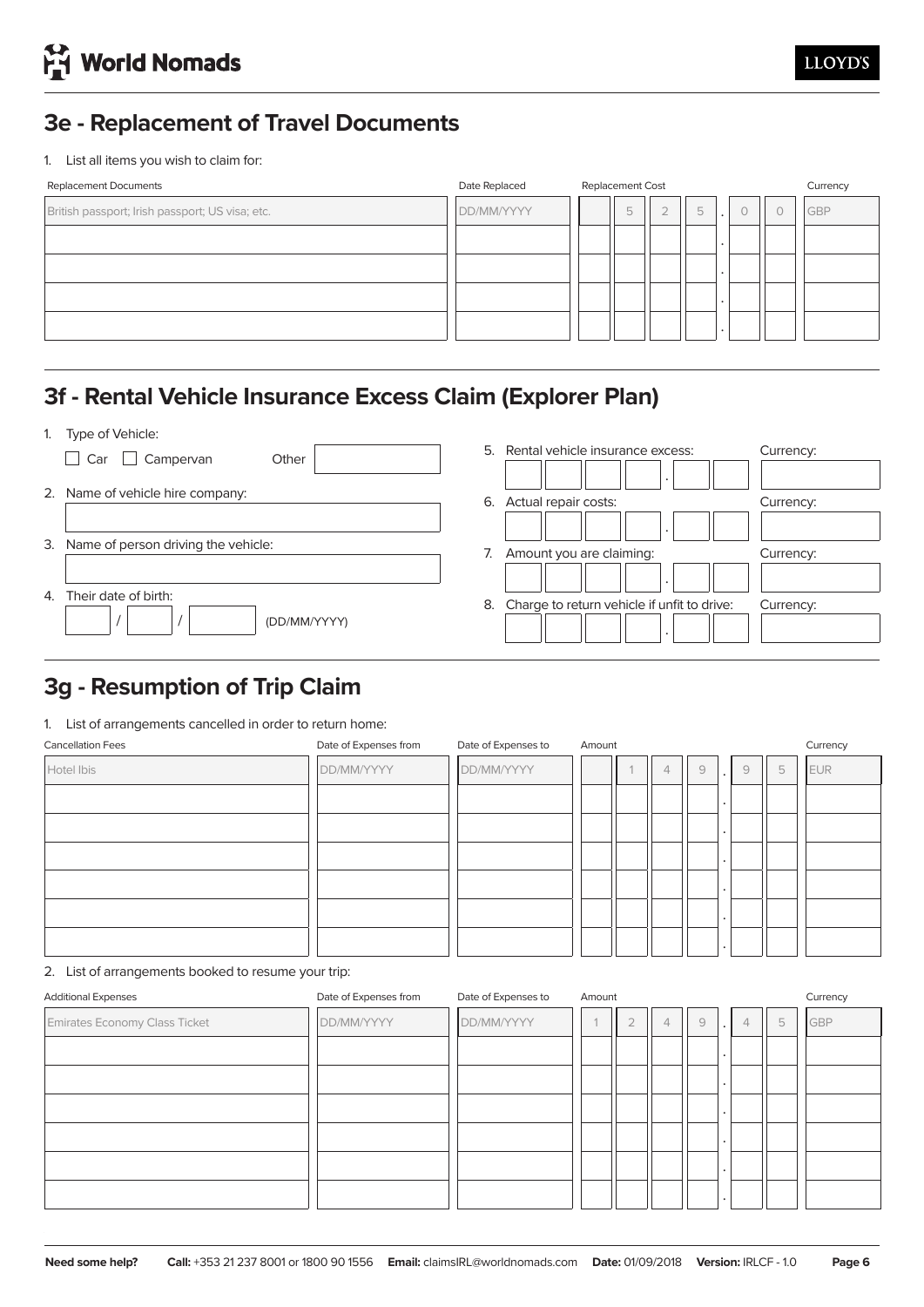# **3h - Medical and Dental Expenses Claim**

| 1. | Name of III/Injured Person:                                                                                                                            |                  | $\Box$ Yes                                     |   | $\Box$ No |           |         |            | 7. If an injury occurred, was it whilst taking part in an adventure<br>sport or activity or while working (paid or volunteer)? |                                                                  |
|----|--------------------------------------------------------------------------------------------------------------------------------------------------------|------------------|------------------------------------------------|---|-----------|-----------|---------|------------|--------------------------------------------------------------------------------------------------------------------------------|------------------------------------------------------------------|
|    | 2. Their date of birth (Please note: this person must complete a<br>Medical Authority and arrange completion of a Medical<br>Certificate; see Step 4): | (DD/MM/YYYY)     | If YES please give details below:              |   |           |           |         |            |                                                                                                                                |                                                                  |
|    | 3. Relationship to you (if not you):                                                                                                                   |                  |                                                |   |           |           |         |            |                                                                                                                                |                                                                  |
|    | 4. Nature of illness/injury:                                                                                                                           |                  | abroad:                                        |   |           |           |         |            |                                                                                                                                | 8. Name and address of Doctor/Dentist who treated illness/injury |
|    | 5. Date first occurred:<br>$\prime$<br>(DD/MM/YYYY)<br>6. Were you/they treated for this illness/injury or similar before?<br>Yes<br><b>No</b>         |                  |                                                |   |           |           |         |            |                                                                                                                                |                                                                  |
|    | If YES please give details below:                                                                                                                      |                  |                                                |   |           |           |         |            | 9. Country where illness/injury was treated:                                                                                   |                                                                  |
|    |                                                                                                                                                        |                  | 10. Were you/they admitted to hospital?<br>Yes |   |           | <b>No</b> |         |            |                                                                                                                                |                                                                  |
|    |                                                                                                                                                        |                  | 11. Date and time admitted:<br>(DD/MM/YYYY)    |   |           |           |         |            | (HH:MM)                                                                                                                        | (AM/PM)                                                          |
|    |                                                                                                                                                        |                  | 12. Date and time discharged:                  |   |           |           |         |            |                                                                                                                                |                                                                  |
|    |                                                                                                                                                        |                  | (DD/MM/YYYY)                                   |   |           |           |         |            | (HH:MM)                                                                                                                        | (AM/PM)                                                          |
|    | 13. List of medical expenses incurred:<br>Type of Service:                                                                                             | Date of Expense: | Cost Incurred:                                 |   |           |           |         |            | Currency:                                                                                                                      | <b>Account Paid?</b>                                             |
|    | Consultation                                                                                                                                           | DD/MM/YYYY       | 7                                              | 8 | 5         |           | $\circ$ | $\bigcirc$ | <b>USD</b>                                                                                                                     | Yes<br><b>No</b>                                                 |
|    |                                                                                                                                                        |                  |                                                |   |           |           |         |            |                                                                                                                                | Yes  <br>No                                                      |
|    |                                                                                                                                                        |                  |                                                |   |           |           |         |            |                                                                                                                                | $\Box$ Yes $\Box$ No                                             |
|    |                                                                                                                                                        |                  |                                                |   |           |           |         |            |                                                                                                                                | $\Box$ Yes $\Box$ No                                             |
|    |                                                                                                                                                        |                  |                                                |   |           |           |         |            |                                                                                                                                | $\Box$ Yes $\Box$ No                                             |
|    |                                                                                                                                                        |                  |                                                |   |           |           |         |            |                                                                                                                                | $\Box$ Yes $\Box$ No                                             |
|    |                                                                                                                                                        |                  |                                                |   |           |           |         |            |                                                                                                                                | $\Box$ Yes $\Box$ No                                             |
|    |                                                                                                                                                        |                  |                                                |   |           |           |         |            |                                                                                                                                | $\Box$ Yes $\Box$ No                                             |
|    |                                                                                                                                                        |                  |                                                |   |           |           |         |            |                                                                                                                                | $\Box$ Yes $\Box$ No                                             |
|    |                                                                                                                                                        |                  |                                                |   |           |           |         |            |                                                                                                                                | $\Box$ Yes $\Box$ No                                             |
|    |                                                                                                                                                        |                  |                                                |   |           |           |         |            |                                                                                                                                | $\Box$ Yes $\Box$ No                                             |
|    |                                                                                                                                                        |                  |                                                |   |           |           |         |            |                                                                                                                                | $\Box$ Yes $\Box$ No                                             |
|    |                                                                                                                                                        |                  |                                                |   |           |           |         |            |                                                                                                                                | $\Box$ Yes $\Box$ No                                             |
|    |                                                                                                                                                        |                  |                                                |   |           |           |         |            |                                                                                                                                | $\Box$ Yes $\Box$ No                                             |
|    |                                                                                                                                                        |                  |                                                |   |           |           |         |            |                                                                                                                                | $\Box$ Yes $\Box$ No                                             |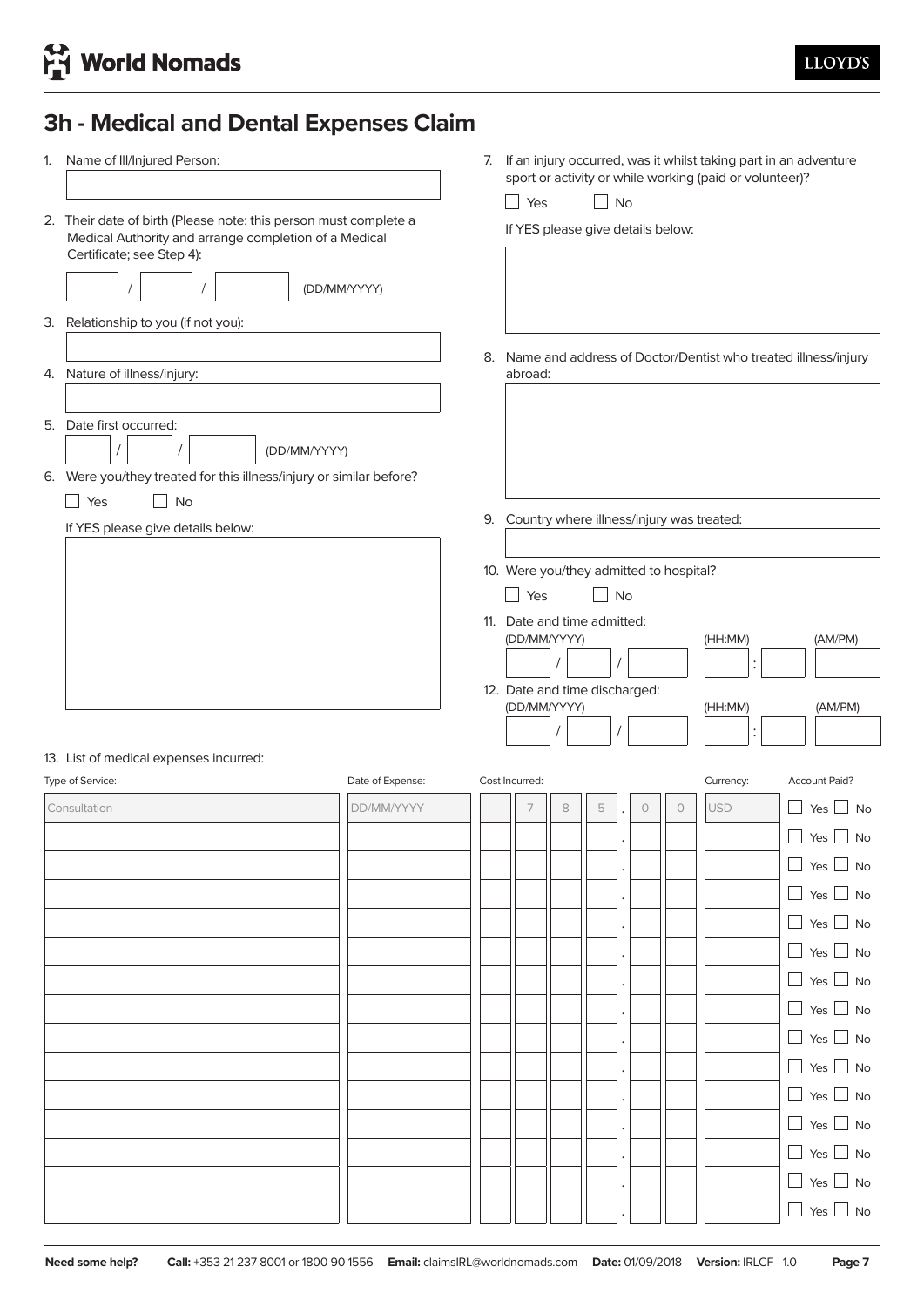# **Step 4: Medical Authority and Medical Certificate**

### **Medical Authority**

To complete the assessment of your claim, this Medical Authority must be signed by the person whose medical condition caused the claim, or that person's next of kin, executor or representative. We will need to contact that person's doctor(s) to obtain further information regarding their medical history.

Before signing this Medical Authority, the patient concerned (or their next of kin, executor or representative) should read the following:

- a) You can withhold your permission, but if you do we will be unable to proceed with your claim if further information is required;
- b) If you wish to see the medical report, indicate this below and contact the doctor within 21 days about arrangements to see the report. Whether or not you wish to see the report before it is sent to us, the doctor must let you see a copy after it is supplied, if you ask;
- supplied, if you ask;<br>c) You can ask the doctor if he/she will amend any part of the report which you consider to be incorrect or misleading. If the  $\qquad \qquad \mid$ doctor is not in agreement, you may append your comments.

The doctor can in certain circumstances withhold the report from you, or any part of it.

I have been informed of my rights and consent to Nomadic insurance benefits Eimited obtaining a medical report(s)<br>from any doctor who has cared for me should it be deemed necessary. Insurance Benefits Limited obtaining a medical report(s)

In that event, I do  $\Box$  do not  $\Box$  wish to see (or have a copy of) the medical report before it is sent to Nomadic Insurance Benefits Limited.

 $\overline{\phantom{a}}$  . Do you have access to the patient  $\overline{\phantom{a}}$ 

| Title:                 | First name:                                                 |
|------------------------|-------------------------------------------------------------|
|                        |                                                             |
|                        |                                                             |
| Last name:             |                                                             |
|                        |                                                             |
| Date of birth:         |                                                             |
|                        |                                                             |
| T                      | (DD/MM/YYYY)<br>$\sqrt{ }$                                  |
|                        | Preferred contact number (including area and country code): |
|                        |                                                             |
|                        |                                                             |
| Email address:         |                                                             |
|                        |                                                             |
| Address:               |                                                             |
|                        |                                                             |
|                        |                                                             |
|                        |                                                             |
|                        |                                                             |
|                        |                                                             |
| State/region/province: | Postcode:                                                   |
|                        |                                                             |
| Country:               |                                                             |
|                        |                                                             |
|                        |                                                             |
| Signature:             |                                                             |
|                        |                                                             |
|                        |                                                             |
|                        |                                                             |
| Date of signature:     | (DD/MM/YYYY)                                                |

Details of patient/authorised person:

### **Medical Certificate**

This Medical Certificate must be completed at the claimant's expense by the usual General Practitioner/Dentist of the person whose illness/ injury/death caused this claim.

| 1. Name of patient:                                                       | 7. | Please provide a precise diagnosis of the illness/injury: |
|---------------------------------------------------------------------------|----|-----------------------------------------------------------|
|                                                                           |    |                                                           |
| 2. Their date of birth:                                                   |    |                                                           |
|                                                                           |    |                                                           |
| 3. Does she/he usually attend your practice?                              |    |                                                           |
| Go to Question 4<br>No.<br>$\rightarrow$                                  |    |                                                           |
| If so, how long?<br>Yes<br>$\rightarrow$                                  | 8. | Did you refer to your patient to a specialist?            |
|                                                                           |    | Go to Question 13<br>No<br>$\sum$                         |
| 4. Do you have access to the patient's medical/clinical records?          |    | If so, give details:<br>Yes<br>$\rightarrow$              |
| No<br>Yes                                                                 |    | Name of specialist:                                       |
| 5. Date of the onset of the illness or injury:                            |    |                                                           |
| (DD/MM/YYYY)                                                              |    | Address of specialist:                                    |
| 6. Date on which you were first consulted for symptoms of illness/injury: |    |                                                           |
| (DD/MM/YYYY)                                                              |    |                                                           |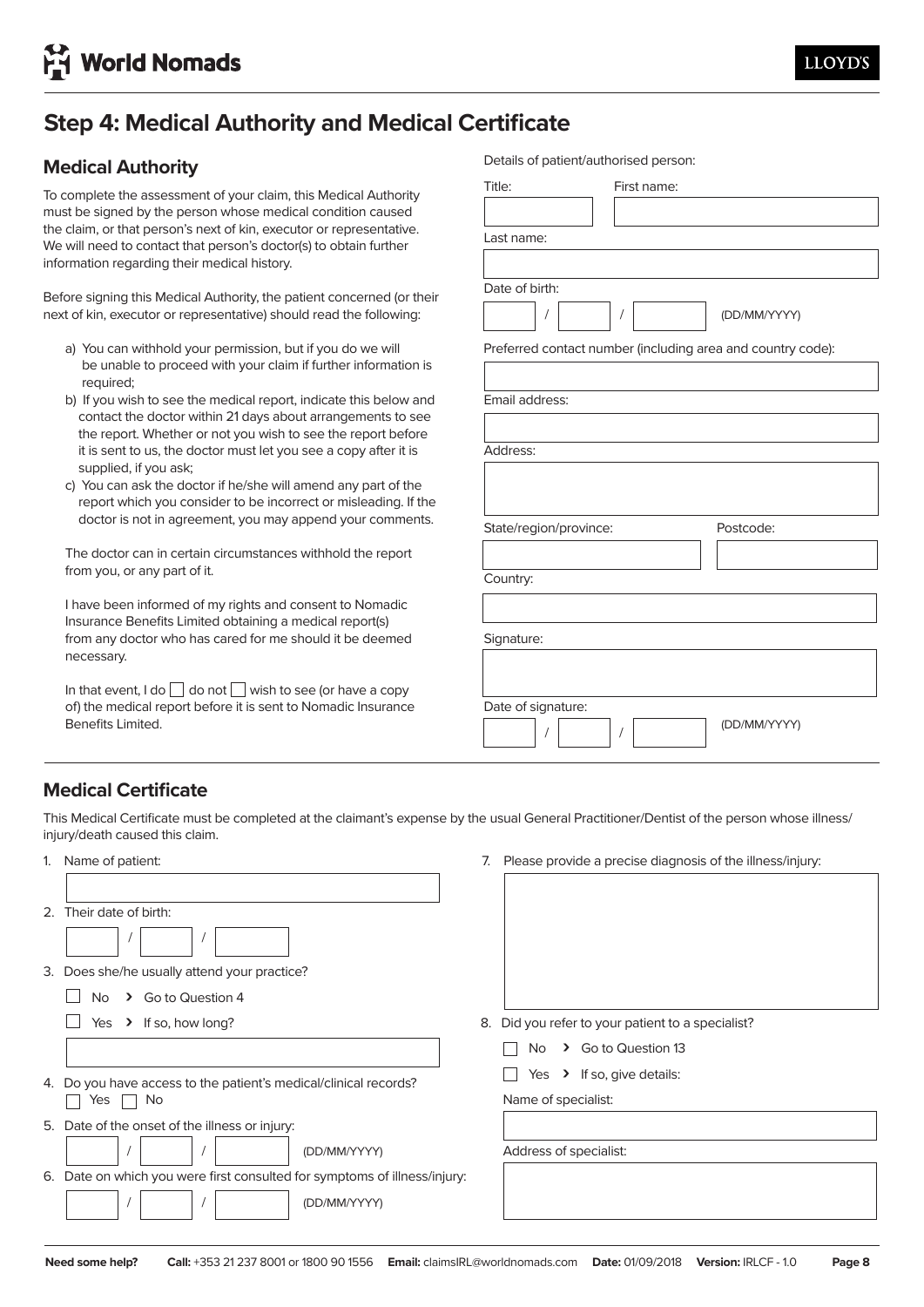# **H** World Nomads

| Date referred to specialist:                                                                                                                                              | 13. Was the patient medically advised not to travel?                                                                                                                               |
|---------------------------------------------------------------------------------------------------------------------------------------------------------------------------|------------------------------------------------------------------------------------------------------------------------------------------------------------------------------------|
| (DD/MM/YYYY)                                                                                                                                                              | > Go to Question 14<br><b>No</b>                                                                                                                                                   |
| Date first attended specialist:                                                                                                                                           | > On what date?<br>Yes                                                                                                                                                             |
| (DD/MM/YYYY)                                                                                                                                                              | (DD/MM/YYYY)                                                                                                                                                                       |
| 9. Are you aware of referrals to any other Practitioners/Surgeons/<br>Specialists?                                                                                        | 14. Did your patient travel overseas for the purpose of obtaining<br>medical treatment or advice for medical treatment?                                                            |
| > Go to Question 10<br><b>No</b>                                                                                                                                          | > Go to Question 15<br>No.                                                                                                                                                         |
| Yes > If so, please provide details:                                                                                                                                      | Yes > If so, please provide details:                                                                                                                                               |
|                                                                                                                                                                           |                                                                                                                                                                                    |
| 10. Is the medical condition described caused or exacerbated by,<br>traceable to, or related to any recurring illness or condition?                                       |                                                                                                                                                                                    |
| > Go to Question 11<br>No                                                                                                                                                 | 15. Please provide a printout of your patient's medical history and<br>clinical notes (if applicable).                                                                             |
| Yes > If so, please provide details:                                                                                                                                      |                                                                                                                                                                                    |
|                                                                                                                                                                           | <b>Doctor's declaration</b>                                                                                                                                                        |
|                                                                                                                                                                           | I declare that I have examined the patient named above and/or<br>have referred to their medical records and confirm that the<br>information given is a true and correct statement. |
|                                                                                                                                                                           | Name of Doctor/Dentist:                                                                                                                                                            |
|                                                                                                                                                                           |                                                                                                                                                                                    |
| 11. Please provide details of all medication that your patient was<br>taking over the past 24 months (regardless of prescribing<br>physician) and the relating condition. | Signature:                                                                                                                                                                         |
| Condition:                                                                                                                                                                |                                                                                                                                                                                    |
| Medication:                                                                                                                                                               | Email:                                                                                                                                                                             |
| Condition:                                                                                                                                                                |                                                                                                                                                                                    |
| Medication:                                                                                                                                                               |                                                                                                                                                                                    |
|                                                                                                                                                                           | Phone:                                                                                                                                                                             |
| Condition:                                                                                                                                                                |                                                                                                                                                                                    |
| Medication:                                                                                                                                                               | Fax:                                                                                                                                                                               |
| Condition:                                                                                                                                                                |                                                                                                                                                                                    |
| Medication:                                                                                                                                                               | Doctor's stamp:                                                                                                                                                                    |
| Condition:                                                                                                                                                                |                                                                                                                                                                                    |
| Medication:                                                                                                                                                               |                                                                                                                                                                                    |
| 12. Please give details of any chronic disease or illness or any<br>physical impairment or comorbidities from which she/he suffers:                                       |                                                                                                                                                                                    |
|                                                                                                                                                                           |                                                                                                                                                                                    |
|                                                                                                                                                                           |                                                                                                                                                                                    |
|                                                                                                                                                                           | Date:<br>(DD/MM/YYYY)                                                                                                                                                              |
|                                                                                                                                                                           |                                                                                                                                                                                    |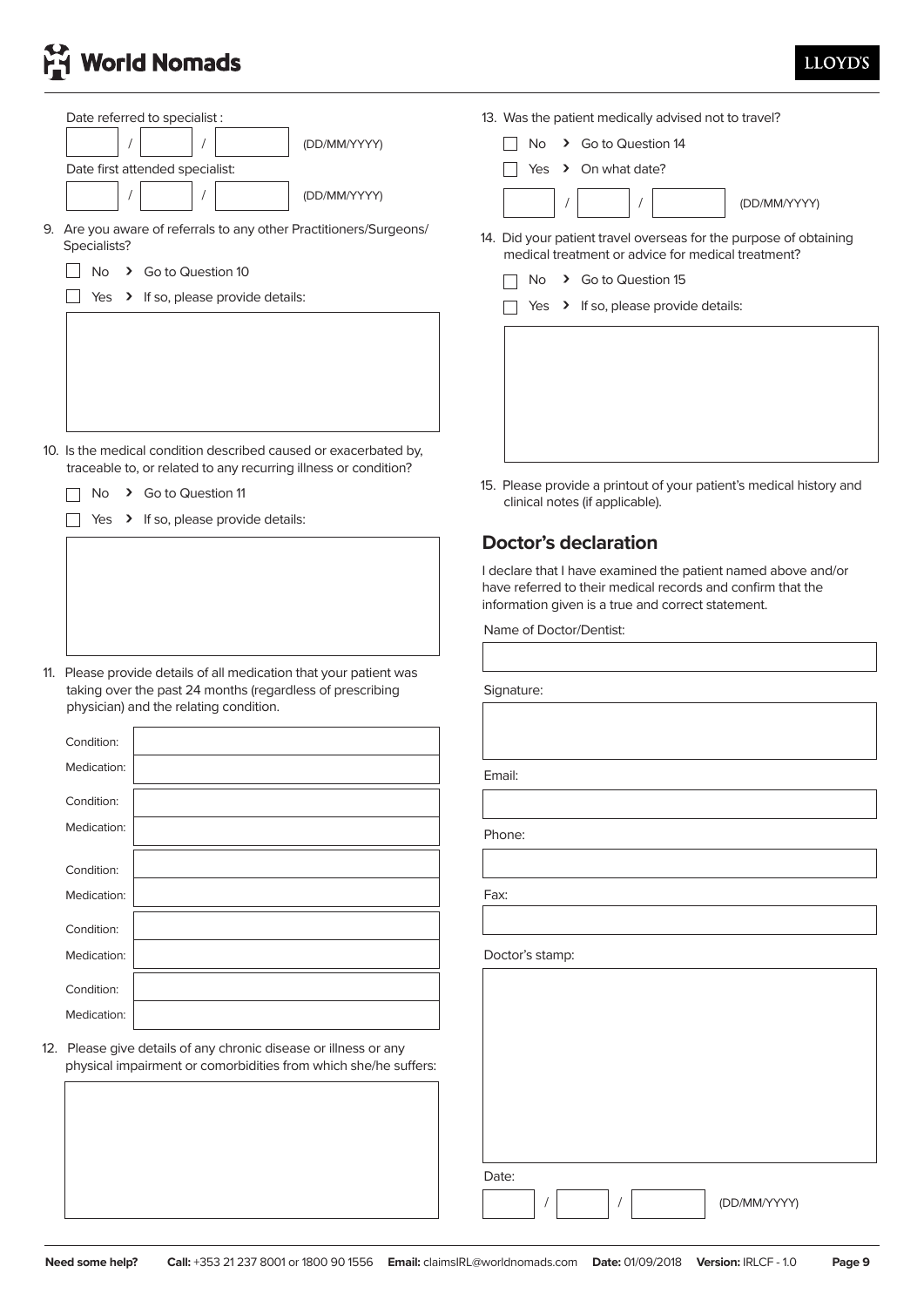# **H** World Nomads

# **Step 5: Bank Details**

If your claim is approved, we will deposit your refund directly into your nominated account. The account nominated must be either a cheque or statement account. Unfortunately, we are unable to deposit into a credit card account.

| Account holder's name:                               | Account holder's address:                   |  |
|------------------------------------------------------|---------------------------------------------|--|
|                                                      |                                             |  |
| Name of your bank/financial institution:             | Address of bank/financial institution:      |  |
|                                                      |                                             |  |
| Account Number:                                      |                                             |  |
|                                                      |                                             |  |
| IBAN:                                                |                                             |  |
|                                                      |                                             |  |
| Bank Sort Code/BIC Code/SWIFT Code/FedWire/ABA Code: |                                             |  |
|                                                      |                                             |  |
| Intermediary or Correspondent Bank (if applicable)   |                                             |  |
| Name of intermediary/correspondent bank:             | Address of intermediary/correspondent bank: |  |
|                                                      |                                             |  |
| Account Number:                                      |                                             |  |
|                                                      |                                             |  |
| IBAN:                                                |                                             |  |
|                                                      |                                             |  |
| Bank Sort Code/BIC Code/SWIFT Code/FedWire/ABA Code: |                                             |  |
|                                                      |                                             |  |
|                                                      |                                             |  |

### Sten 6: Declaration **Step 6: Declaration**

Your claim will be handled by the dedicated claims team at Fromatic institute Benefits Elimited. We take your privacy<br>seriously, and we use the information you provide to us to assess your claim and pursue any recovery. We may need to provide that information to other people, for example your insurers and any momador to oner people, for example your modicity and any assessors, health professionals or others that we need to assist us Nomadic Insurance Benefits Limited. We take your privacy in doing this. If you don't provide us with complete information, we will not be able to properly assess your claim. You can check the information we hold about you at any time.

For more information about how we use your personal information, please refer to the Privacy Notice section in the policy wording, or ask us for a copy of our privacy policy available from www.worldnomads.com/privacy.

I/We declare that all information provided is true and correct.

I/We authorise any person or organisation to provide Nomadic Insurance Benefits Limited or its representative with any information that they may request in relation to this claim.

I/We agree that a photocopy of this authorisation is as effective and valid as the original.

Signature of claimant:

| Name of claimant: |              |
|-------------------|--------------|
|                   |              |
| Date:             | (DD/MM/YYYY) |

### Step 7. Getting your paperwork together **Step 7: Getting your paperwork together**

To assess your claim faster, we prefer original documents, which may be electronic like eTickets. You can provide us with copies, however we reserve the right to request the originals or further documentation to support your claim, which may cause delays. If any of the documents are missing please provide a written explanation or please contact us on +353 21 237 8001. Original documents will not be returned so please keep a copy of these documents for your own records.

Please see the final page for a checklist of the key documents we will require. If we need additional documentation we will let you know.